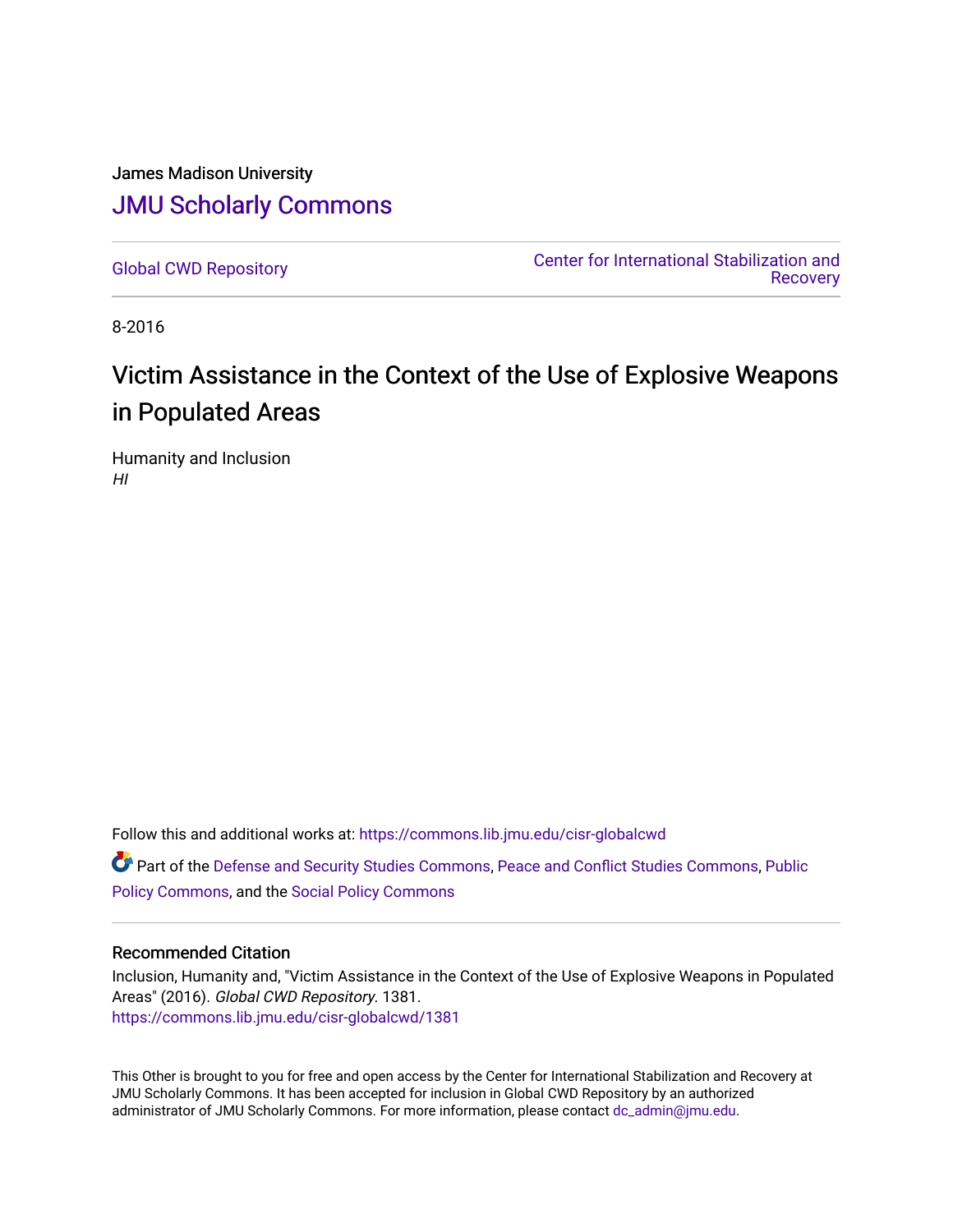

Advocacy **STUDY** AUGUST 2016



# **Victim assistance in the context of the use of explosive weapons in populated areas**

Recommendations for a future political declaration

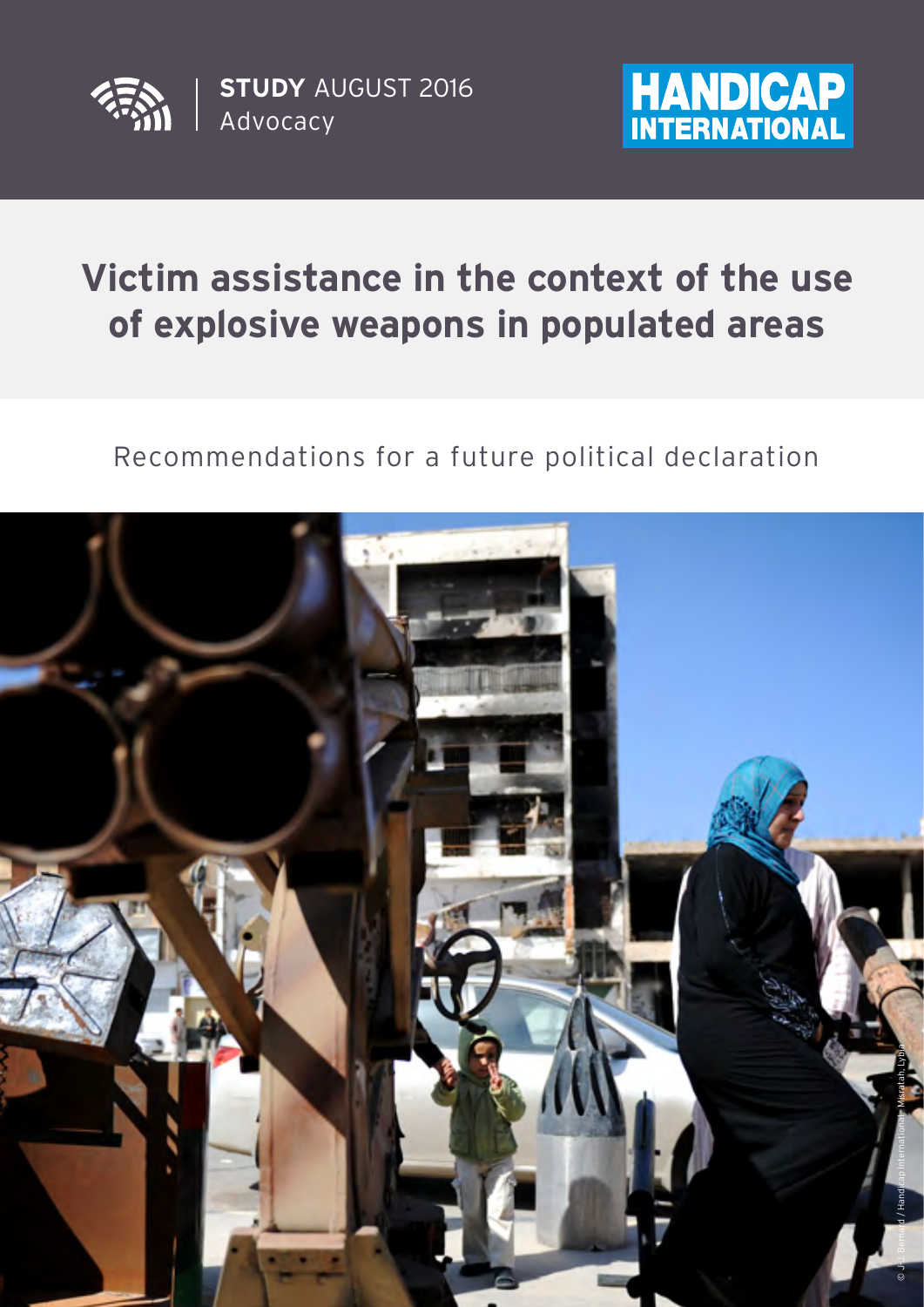# **1. EXECUTIVE SUMMARY**

The international process underway to develop a political declaration on preventing civilian harm from the use of explosive weapons<sup>1</sup> in populated areas is making good progress. Meanwhile, the International Network on Explosive Weapons (INEW) and other national and international organisations are working alongside leading governments to ensure the declaration will be comprehensive and will effectively meet the expectations of those suffering from the consequences of explosive weapons use around the world.

Wishing to contribute to the political declaration drafting process, Handicap International, supported by the Irish Department of Foreign Affairs and Trade, launched an initiative with a view to developing a shared understanding of the needs and rights of victims<sup>2</sup> of explosive weapons and proposing recommendations on the provisions on victim

assistance<sup>3</sup> to be included in this declaration. Survivors, experts and humanitarian aid workers from countries including Afghanistan, Pakistan, Iraq, Jordan, South Sudan, Bosnia and Herzegovina and Palestine, as well as experts from several INEW member organisations, took part in this initiative. Together, they shared their experience of the reality faced by victims of explosive weapons in populated areas, expressed their aspirations for victim assistance provisions in the future political declaration and exchanged ideas by means of an online consultation and a workshop in Sarajevo.

This paper draws on these consultations to make the following recommendations, intended to ensure that the needs and rights of victims of explosive weapons will be adequately addressed in the future political declaration.

The participants in the initiative strongly urge states to mention victim assistance in a stand-alone commitment in order to acknowledge the tremendous impact of the use of explosive weapons on the lives of survivors, the families of those killed or injured and affected communities.

Building on the internationally-recognised victim assistance standard set forth in the Convention on Cluster Munitions, and emphasising the principle of non-discrimination, states shall ensure that survivors of explosive weapons, the families of those killed and injured, and affected communities from all impacted areas have:

- 1. Their basic needs met in a timely manner, including safety, protection, shelter, food, water, hygiene and sanitation;
- 2. Safe and timely access to mainstream, personal support and disability-specific services, including emergency and long-term medical care, rehabilitation, psychological and psychosocial support, education, work, employment, social protection and social inclusion;
- 3. Assistance to compensate for the loss of their homes and livelihoods due to explosive weapons.

In addition to the stand-alone commitment on victim assistance, participants strongly urge states to include additional commitments on:

- Reconstruction of public infrastructure
- Unimpeded access to principled inclusive humanitarian aid
- Cooperation and assistance
- Risk education and clearance

<sup>1.</sup> Explosive weapons include explosive ordnance and improvised explosive devices (IEDs), such as mortars, rockets, artillery shells and aircraft bombs. These weapons use blast and fragmentation to kill and injure people in the area around the point of detonation. See: http://www.inew.org/

<sup>2.</sup> See page 8 for the definition of victim

<sup>3.</sup> See page 8 for the definition of victim assistance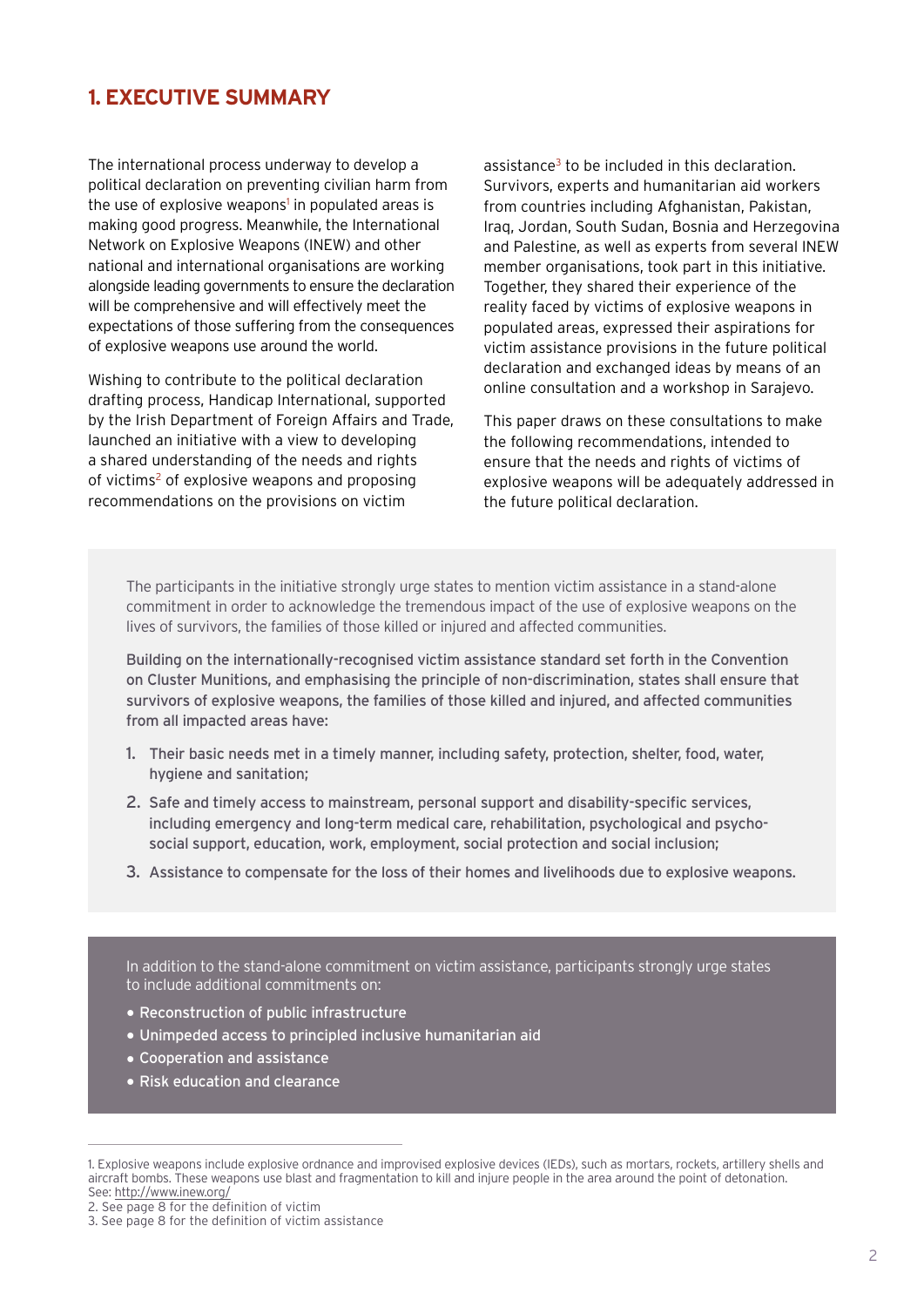# **2. SARAJEVO WORKSHOP AND ONLINE PARTICIPANTS**

ABU LAMZY Samah, Handicap International, Palestine

ACHESON Ray, Reaching Critical Will, United States AL-FAR Mohammad, Handicap International, Palestine ALIZADA Firoz Ali, International Campaign to Ban Landmines / Cluster Munition Coalition, Switzerland AL-OSTA TASLIDžAN Alma, Handicap International, Belgium

ASHAGRIE Yenehun Azie, Handicap International, South Sudan

BAILEY Sheree, victim assistance consultant, Australia BOILLOT Laura, Article 36, United Kingdom BOIVIN Jean-Marc, Handicap International, France BOUILLE Sandrine, Handicap International, France BROWN Kimberly, Save the Children, United Kingdom CALZA-BINI Arianna, Gender and Mine Action Programme, Switzerland

HASSIN Ahmed Abdulkarim, Iraqi Health and Social Care Organization, Iraq

HERLEMONT ZORITCHAK Nathalie, Handicap International, France

HOTTENTOT Elke, Handicap International, Switzerland

HUNT Erin, Mines Action Canada, Canada MOYES Richard, Article 36, United Kingdom MBISAMAKORO Khelia, United Nations Mine Action Service, Switzerland MUÑOZ Wanda, victim assistance and inclusive livelihoods consultant, Gabon NASH Thomas, Article 36, United Kingdom PALMER Tom, Handicap International, Syria PERSI VINCENTIC Loren, Landmine and Cluster Munition Monitor, Serbia PIRIC Adnan, Association of civil victims of war, Bosnia and Herzegovina RAZA SHAH KHAN Muhammad, Sustainable, Peace and Development Organization, Pakistan RUTHERFORD Ken, Center for International Stabilization and Recovery at James Madison University, United States SAMI Samiulhaq, Handicap International, Afghanistan SAUVAGE Emmanuel, Handicap International, Jordan STANIKZAI Mohammad Rasul, Handicap International, Afghanistan

Thanks also to the following people and organisations for their contributions to and feedback on this document:

BORRIE John, United Nations Institute for Disarmament Research, Switzerland DOCHERTY Bonny, Human Rights Watch, United States HERY Anne, Handicap International, France KASACK Sebastian, Consultant in Mine Action and in Conflict Transformation, Tajikistan KRAMER Katherine, Geneva Call, Switzerland LIBERTUCCI Marion, Handicap International, France United Nations Mine Action Service, Switzerland

#### Acknowledgements

Handicap International would like to thank the Irish Department of Foreign Affairs and Trade for their interest in and support for this initiative. Many thanks to all the participants in the online platform and the Sarajevo workshop, and to everyone who shared their expertise throughout this initiative. Special thanks to Wanda Muñoz for her constant support in the initiative preparation, to the two survivors of explosive weapons, Oussama Mdawar and Ayman El Hashimi, beneficiaries of Handicap International's EU-funded project, "Empowering persons with disabilities and injuries within the Syrian population affected by the crisis", for their testimonies during the workshop, and to Samah Abu Lamzy for her testimony as a Handicap International humanitarian aid worker based in Gaza.

Sandrine Bouille, Advocacy Officer at Handicap International, coordinated the writing of this document.

#### Contact

#### Alma Taslidžan Al-Osta

Arms Advocacy Manager Operational Advocacy Unit Handicap International Federation

Rue de l'Arbre Bénit 44, BTE 1/Gewijde-Boomstraat 44, BUS 1 1050 Bruxelles | Belgium

@: Alma.AlOsta@handicap.be Tel: +32 (0) 2 233 01 08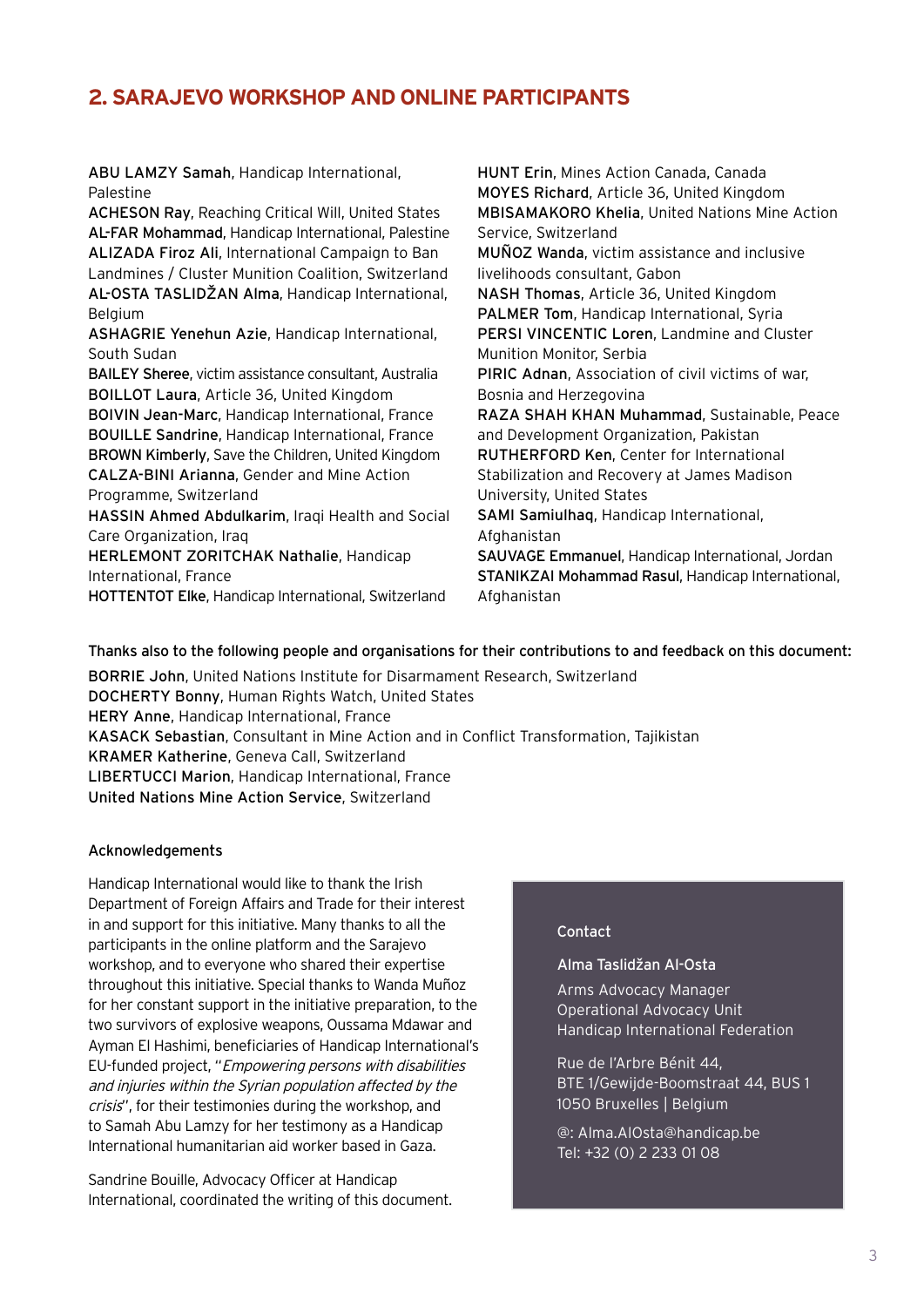# **3. INTRODUCTION**

### 3.1 The impact of explosive weapons in populated areas

The use of explosive weapons in populated areas, whether urban or rural, especially those with wide area effects<sup>4</sup>, constitutes a serious threat for the civilian population, both in the short- and long-term:

#### Direct impact on people

Explosive weapons often create lethal injuries or permanent impairments. According to a study conducted between 2012 and 2013 among Syrian refugees and internally displaced persons benefitting from Handicap International's projects<sup>5</sup>, 60% of the interviewees with new injuries resulting from the crisis had been injured by explosive weapons. Among them:

- 60% suffered from fractures
- 25% had undergone an amputation
- 7% suffered from spinal cord injuries
- 8% suffered from other injuries

Frequently, those who lived through bombardments and bombings also experience severe psychological trauma.

Reverberating effects of explosive weapons As stated in a recent UNIDIR study, "the effects of the use of explosive weapons in populated areas extend beyond the immediate impact created at the moment and point of detonation, and reverberate outward in space and time. (…) people's

lives and development are affected long after the blast occurs. (…) in addition to killing and maiming

### 3.2 History of victim assistance

The right to assistance for victims was first formalised in the humanitarian principles developed by the International Committee of the Red Cross (ICRC) in 1864, in the first Geneva Convention. This Convention addresses the status and rights of victims of armed conflict.

Within the disarmament context, the Mine Ban Treaty (MBT) was the first multilateral disarmament treaty that aimed to assist

people, explosive weapons often destroy vital infrastructure, which affects the delivery of services on which communities critically depend.

Damage to housing and places of work can result in people losing shelter and livelihoods. Destruction of utilities reduces water and electricity supply which can affect public health. Damage to hospitals and schools creates difficulties in accessing health care and education. Damaged transport routes affect the availability of food and humanitarian access."6

Humanitarian aid is also complicated by the contamination of urban and rural areas by explosive remnants of war, rendering affected populations inaccessible.

Furthermore, the use of explosive weapons in populated areas often forces the population to flee affected areas.

#### An obstacle to recovery after the conflict

Unexploded remnants of war represent a longterm danger for the civilian population, often preventing them from returning to their homes after the conflict and endangering their lives while conducting rubble removal. Moreover, the destruction of homes and other infrastructures prevent them from returning to a normal life, as basic services such as hospitals, schools, food production or power systems are made inaccessible, along with swathes of agricultural land.

victims. The notion of a shared commitment by all States Parties to addressing the needs of landmine victims was introduced in the text of the 1997 Treaty. However, victim assistance is only mentioned under article 6 on "international cooperation and assistance" and does not carry the same weight as other obligations. Nor does the article provide detailed information or a timeframe as it does for demining and stockpile destruction.

<sup>4.</sup> Due to their large destructive radius, i.e. large fragmentation or blast range; the spread of multiple munitions over a wide area; or the lack of precision of their launcher system.

<sup>5.</sup> Handicap International, Causes and types of injuries encountered by Handicap International while working with Internally Displaced Persons in Syria: a focus on the impact of explosive weapons, 2014. http://www.handicapinternational.be/sites/default/ files/bijlagen/nieuws/hi\_factsheet-syria-\_21\_01\_2014\_en.pdf

<sup>6.</sup> UNIDIR, Understanding the Reverberating Effects of Explosive Weapons: A Way Forward, 2016, p.3. http://www.unidir.org/files/ publications/pdfs/reverberating-effects-research-agenda-en-653.pdf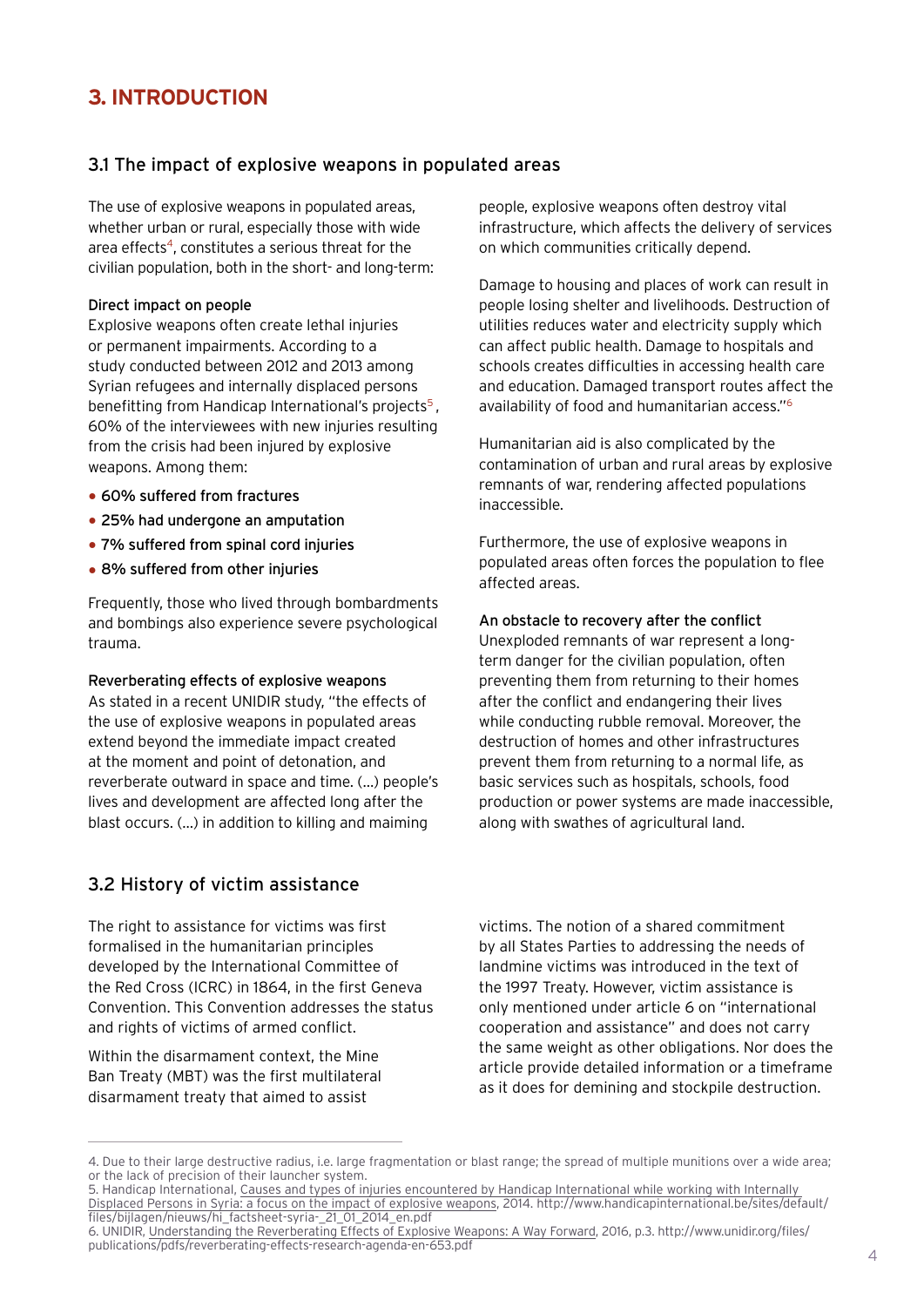At the First Review Conference in 2004, States Parties adopted the Nairobi Action Plan (NAP) which, among other things, provided the first framework for guiding victim assistance efforts. Eleven out of its 70 actions made reference to victim assistance. The NAP launched an international process intended to give clear and detailed indications of what States Parties need to do in order to comply with requirements for ever stronger victim assistance obligations in the context of the MBT.

In a process similar to that for landmines, civil society - through the Cluster Munition Coalition (CMC) - launched a campaign in 2003 calling for a ban on these weapons. In 2007, Norway initiated an international diplomatic process to this end.

In 2008, the Convention on Cluster Munitions was adopted and came into force on August 1<sup>st</sup> 2010. The victim assistance obligations of this Convention are woven into its entire fabric, with Article V being specifically dedicated to ensuring the rights of the victims.

These obligations are based on good practices developed under the MBT and the Convention on the Rights of Persons with Disabilities (CRPD), and have now become the most important guidelines for the provision of assistance to victims of landmines and explosive remnants of war (ERW).<sup>7</sup>

However, a lasting solution for addressing the needs of victims can only be ensured if assistance is incorporated into broader frameworks. Encouragingly, recent documents related to the Mine Ban Treaty and the Convention on Cluster Munitions, including the Dubrovnik and Maputo Action Plans, stress the importance of meeting victim assistance obligations as part of broader efforts. This is one of the two components of the integrated approach to victim assistance which, on the one hand, demands that specific victim assistance efforts benefit survivors, indirect victims and people impaired through other causes, and, on the other hand, requires that assistance provided through development, human rights and humanitarian initiatives also include survivors and indirect victims among the broader group of beneficiaries.

#### WHY DO WE USE THE TERM "VICTIM ASSISTANCE"?

"The "victim assistance pillar" was coined and promoted by the disarmament community well before the Convention on the Rights of Persons with Disabilities (CRPD). As a result, the terms used today deviate from those of the human rights community. During the development of the CRPD, there was a strong desire to overcome the charitable and medical model of disability, whereby people are taken care of by others and seen as 'objects of charity' or 'assistance', and move towards a human rights-based model that recognises the rights of all people with disabilities to enjoy their human rights on an equal basis with others. (…) It is important for victim assistance stakeholders to demonstrate that, despite the language, their approach is empowering and non-discriminatory. To overcome language barriers in a context where terminology matters, victim assistance stakeholders must stress the fact that there is now a common understanding of the social and rights-based model of disability and that the CRPD is the overarching framework for realising the human rights of people with disabilities, including those with impairments caused by landmines/ERW and explosive weapons".

(In: Handicap International, The way forward on victim assistance: a consideration of the various aspects at play when integrating assistance to survivors into disability-inclusive development, July 2014, p.3)

<sup>7.</sup> ERW are unexploded shells, grenades, bombs, etc. left behind after a conflict. Handicap International, Policy Paper: Victim assistance in the context of mines and explosive remnants of war, July 2014, http://www.hiproweb.org/uploads/tx\_hidrtdocs/PP11VictimAssistance.pdf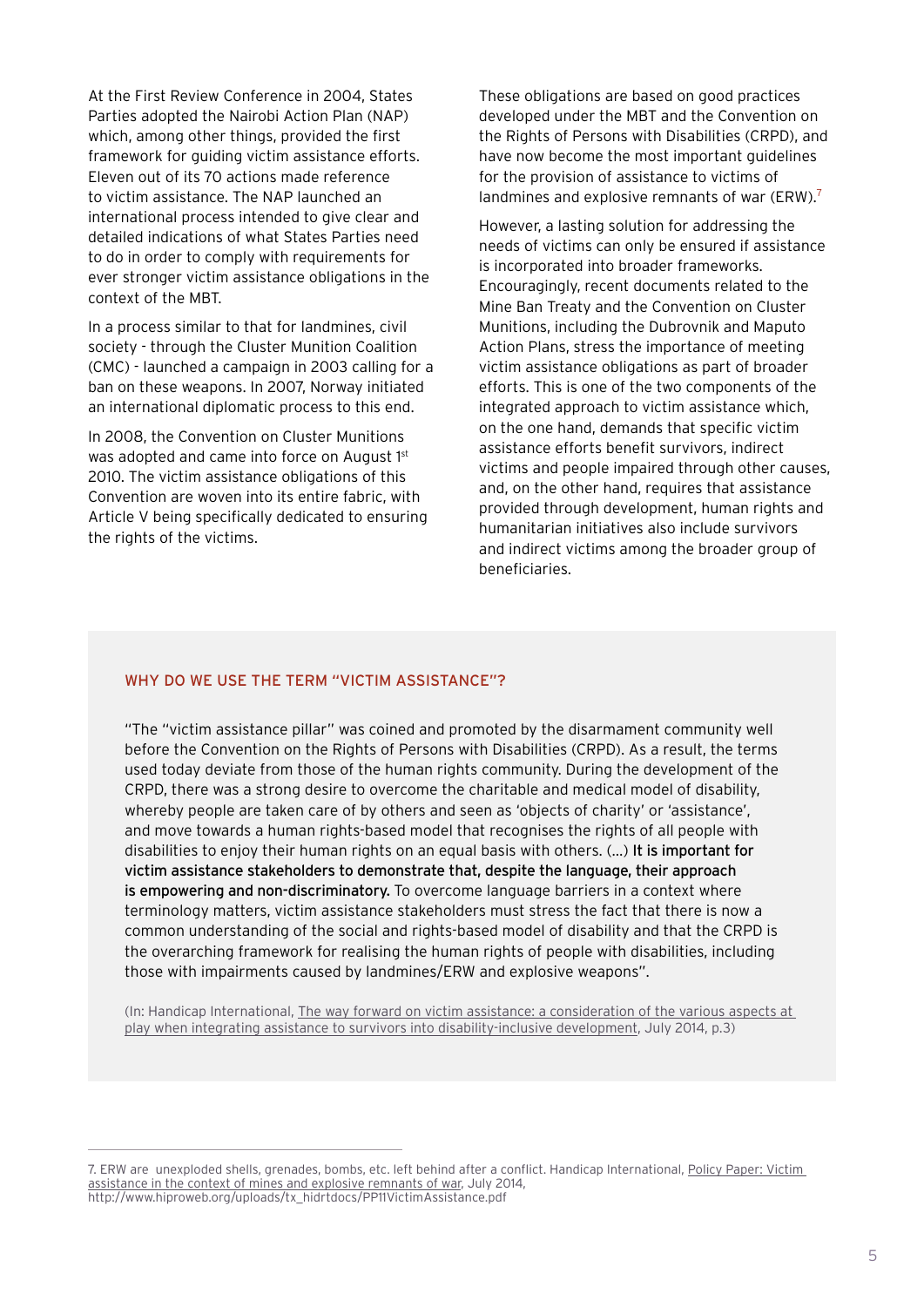## 3.3 Towards an international political declaration

Since 2009 and Landmine Action's report on "Explosive Violence: The Problem of Explosive Weapons"8, followed by the United Nations Secretary-General's report on the protection of civilians in armed conflicts in which he drew attention to this issue, an increasing number of stakeholders have been calling for greater restrictions on the use of explosive weapons in populated areas. In 2011, a group of civil society organisations set up the International Network on Explosive Weapons (INEW) to address the impact of explosive weapons in populated areas. INEW calls for immediate action to prevent human suffering from the use of explosive weapons in populated areas and urges states and other actors to $9$ :

- Acknowledge that the use of explosive weapons in populated areas tends to cause severe harm to individuals and communities and increases suffering by damaging vital infrastructure;
- Strive to avoid such harm and suffering in any situation, review and strengthen national policies and practices on the use of explosive weapons and gather and make available relevant data;
- Work for full realisation of the rights of survivors, families of those killed and injured, and affected communities;
- Develop stronger international standards, including certain prohibitions and restrictions on the use of explosive weapons in populated areas.

2015 saw the start of international discussions aimed at finding a political response to the problem of the use of explosive weapons in populated areas. On 21-22 September, the government of Austria and UN OCHA hosted a meeting for states which acknowledge this problem and are interested in working together to address it. This meeting was the first step towards acting upon the Secretary General's call for policy statements<sup>10</sup> and other actions on the part of states, the United Nations system, ICRC and civil society. A process is now underway to develop a political declaration to ensure better protection of civilians from the use of explosive weapons in populated areas.

## 3.4 Online consultation and Sarajevo workshop on victim assistance provisions

As part of Handicap International's contribution to the political declaration drafting process, the initiative entitled "Facilitating dialogue on the victim assistance provisions of a political commitment on preventing harm from explosive weapons in populated areas" proposes to build consensus on the victim assistance provisions to be included in the future declaration and draft recommendations on this issue to be used for advocacy in relevant meetings and forums. To this end, stakeholders with different expertise and from different areas impacted by explosive weapons were mobilised to ensure that victim assistance will be a key aspect of the political declaration.

The initiative was comprised of a six-week online consultation, from February to April 2016, bilateral meetings with core states and a two-day workshop in Sarajevo. The participants hope that the outcomes of this initiative will inspire states to ensure that the future political declaration meets the highest human rights standards and guarantees immediate and long-term improvement in the life of all survivors of explosive weapons, the families of those killed and injured and the affected rural and urban communities.

<sup>8.</sup> Landmine Action, Explosive Violence: The Problem of Explosive Weapons, London, August 2009, http://www.inew.org/site/wp-content/uploads/2011/06/Explosive-violence.pdf

<sup>9.</sup> International Network on Explosive Weapons http://www.inew.org/about-inew

<sup>10.</sup> United Nations Security Council, Report of the Secretary-General on the protection of civilians in armed conflict, November 2010, p.11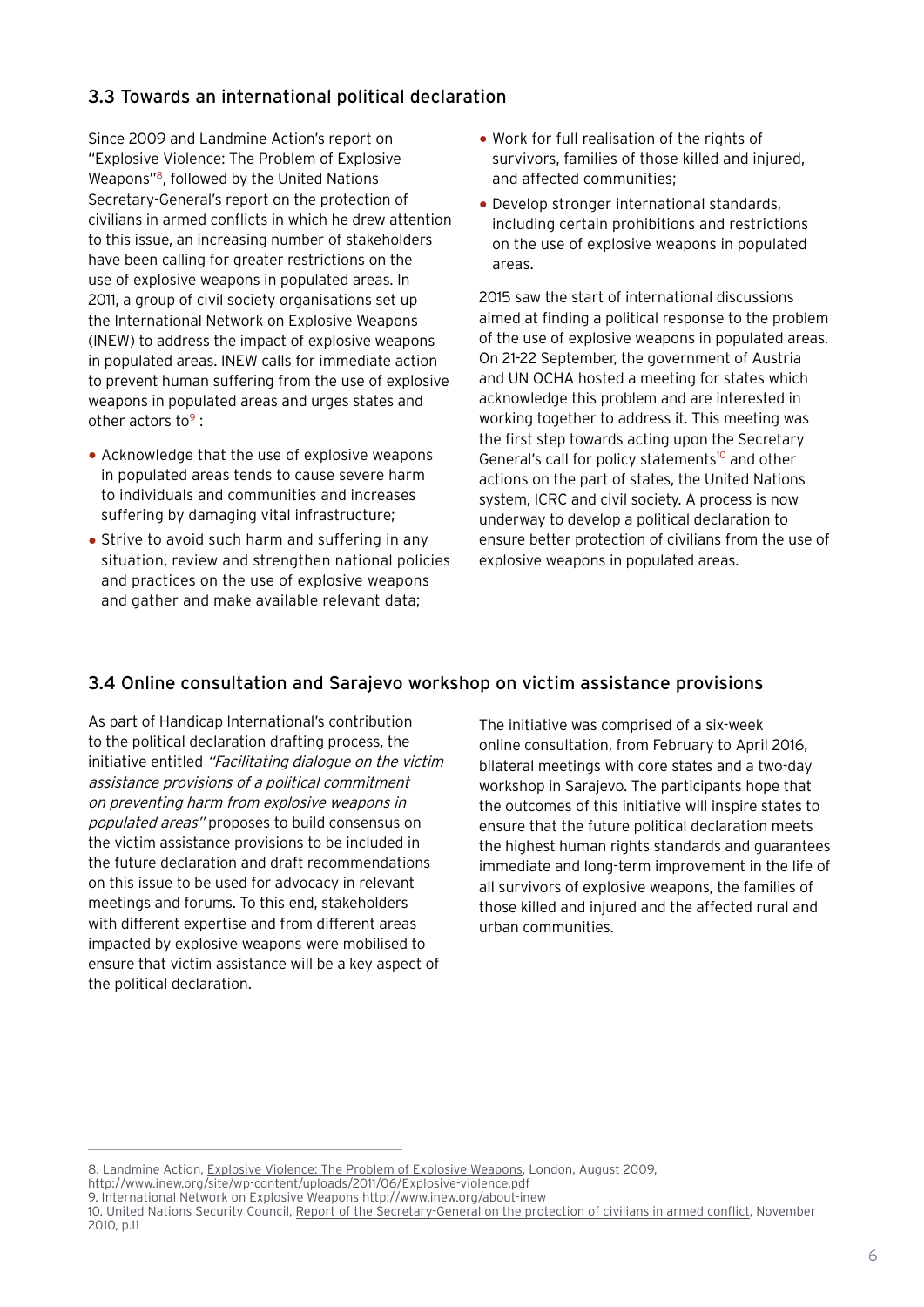# **4. INTERNATIONAL REFERENCES AND PRINCIPLES**

### 4.1 International references

The commitment on victim assistance should be in compliance with the following international frameworks:

The Universal Declaration of Human Rights and the International Covenants which proclaim that every person is entitled to all human rights and fundamental freedoms without distinction of any kind;

International Humanitarian Law, comprising the universally applicable Geneva Conventions and their Additional Protocols, and in particular the fourth Geneva Convention which affords protection to civilians;

The Convention on the Rights of Persons with Disabilities, which provides a legal framework articulating how all human rights apply to persons with disabilities and its **Optional Protocol** which allows for individual complaints to be submitted to the CRPD Committee by individuals and groups of individuals, or by a third party on behalf of individuals and groups of individuals, alleging that their rights have been violated under the CRPD;

The Convention and Protocol relating to the Status of Refugees which define the term 'refugee' and outlines the rights of the displaced, as well as the legal obligations of States to protect them;

The Convention on the Prohibition of the Use, Stockpiling, Production and Transfer of Anti-Personnel Mines and on their Destruction (or Mine Ban Treaty) and the accompanying 2014-2019 Maputo Action Plan;

The Convention on Cluster Munitions which comprises an article specifically dedicated to victim

## 4.2 Principles

The following principles underpin the commitment on victim assistance:

#### Humanity

• Address human suffering wherever it is found and ensure respect for human beings.

#### Neutrality

• Do not take sides in hostilities and do not engage in controversies of a political, racial, religious or ideological nature.

#### Impartiality

• Carry out actions on the basis of need alone, giving priority to the most urgent cases of distress and making no distinctions on the basis assistance (Article V) whose obligations have become the most important guidelines on the provision of assistance to mine/ERW and are of the same legal relevance and value as the Convention's other major obligations, such as the prohibition of the use of cluster munitions and the requirement to destroy stocks and to clear contaminated areas ; and the accompanying 2015- 2020 Dubrovnik Action Plan;

The Convention on Prohibitions or Restrictions on the Use of Certain Conventional Weapons which May be Deemed to be Excessively Injurious or to Have Indiscriminate Effects and its Protocol V on Explosive Remnants of War, in particular its article 5: "Other precautions for the protection of the civilian population, individual civilians and civilian objects from the risks and effects of explosive remnants of war";

The Charter on Inclusion of Persons with Disabilities in Humanitarian Action, adopted during the World Humanitarian Summit in Istanbul in May 2016, which provides a political framework to ensure that people with disabilities have access to humanitarian response, both in terms of protection and assistance, without discrimination, and allowing them to fully enjoy their rights;

The newly-updated United Nations Policy on Victim Assistance in Mine action (2016), which aims at improving UN contributions to an effective and coordinated response to realise the human rights of mines and explosive remnants of war victims, and to move towards a broader approach, inclusive of other people with disabilities.

of nationality, race, gender, religious belief, class or political opinions.

#### Independence

• Be autonomous from the political, economic, military or other objectives that any actor may hold with regard to areas where actions are being implemented.

#### Non-discrimination and special attention to groups in situation of vulnerability

• Ensure there is no legal, policy-based or practical discrimination against victims, among victims, between victims of explosive weapons and victims of other weapons or between survivors and other people with disabilities.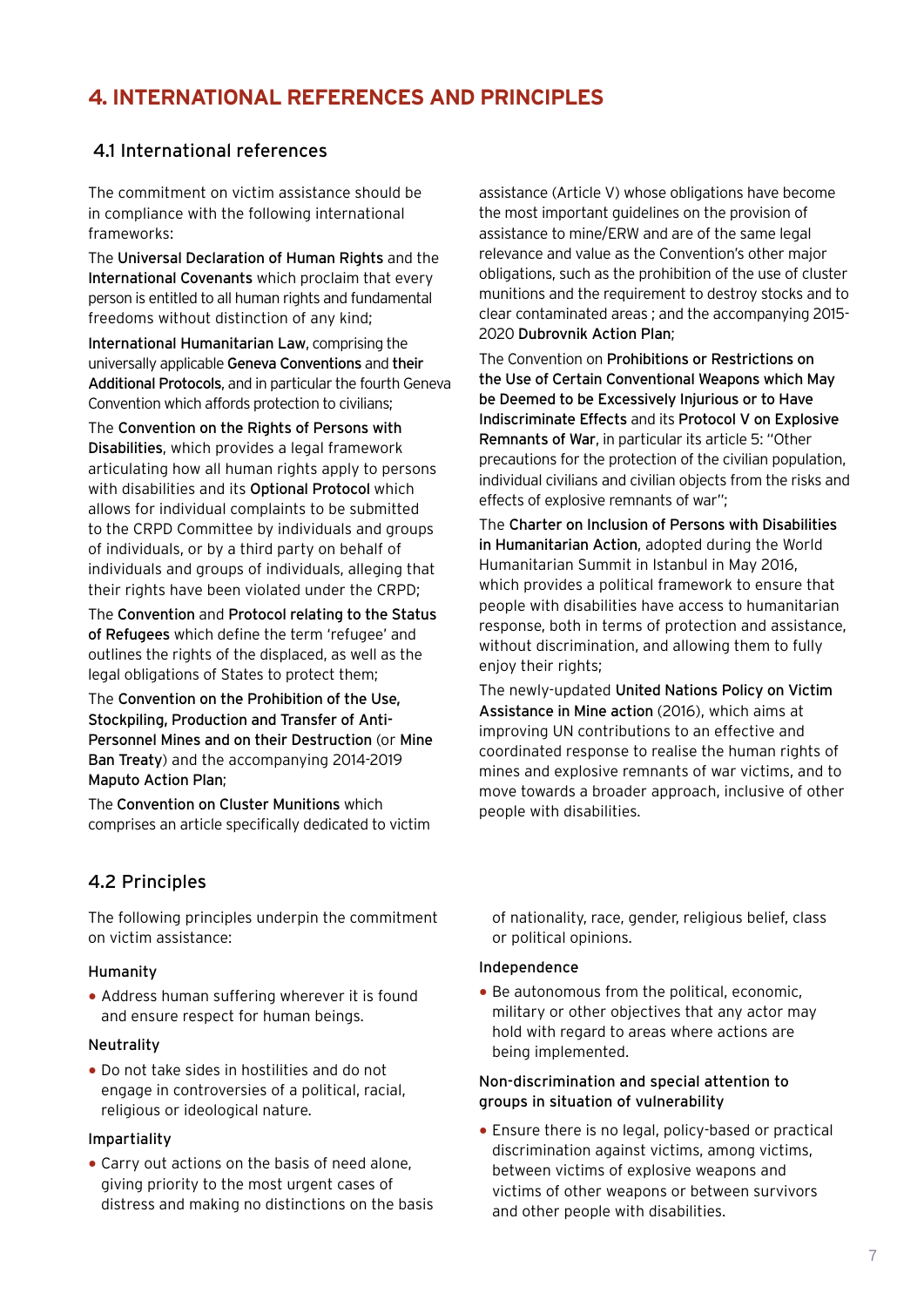- Implement specific measures to accelerate or achieve equality of opportunity, including reasonable accommodations to meet individual needs.
- Take the necessary measures, according to the context, to ensure that the most vulnerable (such as people living in conditions of poverty, migrants, people with dual or multiple impairments, indigenous groups and ethnic minorities, displaced people and refugees, children, older people and women) benefit from, and participate in, projects and programmes.

#### Full and effective participation and inclusion

• Ensure the active, free, informed and ongoing participation of victims in the planning, implementation, monitoring and evaluation of plans, policies and services in all sectors relevant to victim assistance.

# **5. DEFINITIONS**

### 5.1 Victim

The term "victim" refers to all those who suffer, directly or indirectly, from the use of explosive weapons. In the event that the term "victim" is not defined in the political declaration, states should acknowledge that the definition of victims mirrors the definition of victims mentioned in the Convention on Cluster Munitions, namely "all persons who have been killed or suffered physical or psychological injury, economic loss, social marginalization or substantial impairment of the realization of their rights caused by the use of [explosive weapons]. They include those persons directly impacted by [explosive weapons] as well as their affected families and communities"<sup>11</sup>.

This de facto includes those who have been forcibly

### 5.2 Victim assistance

#### 5.2.1 ELEMENTS OF VICTIM ASSISTANCE

Building on the Convention on Cluster Munitions, we recommend that the political declaration recognises that the main elements of victim assistance include, but are not limited to:

• Emergency and long-term medical care: Emergency medical care provides acute trauma care: first aid, safe supply of blood, blood

- Ensure victims actively participate in all work related to the implementation and monitoring of the political declaration.
- Ensure victims actively participate in all decisionmaking related to matters that affect their lives (health, rehabilitation, psychological support, social services, education, employment, etc.).

#### Age and gender

- Ensure age and gender considerations are taken into account in the design and planning of policy and programmes that address the needs of victims, to ensure every victim benefits and participates equally.
- Provide all the support needed to enable victims to access services and improve or maintain their quality of life with respect to, and in accordance with, their age and gender.

displaced due to the use of explosive weapons.

Direct victims: People who have been directly impacted by explosive weapons. It includes people who have been killed or injured. Direct victims are also referred to as casualties.

Survivors: People who had an accident due to explosive weapons and survived it. Survivors are also direct victims.

Indirect victims: Family of the person directly affected by explosive weapons, as well as communities affected by explosive weapons and people who suffer emotional, social and financial loss due to an incident with explosive weapons, including those who have lost their house and/or livelihood.

transfusions and other immediate measures that prevent death and permanent impairments after a person survives an incident. Long-term medical care promotes the person's full recovery, with measures such as pain management.

• Rehabilitation: enables survivors and other people with disabilities to reach and maintain their optimal physical, sensorial, intellectual and social levels of functioning. It includes prosthetics and

<sup>11.</sup> Convention on Cluster Munitions, 2008, article 2: Definition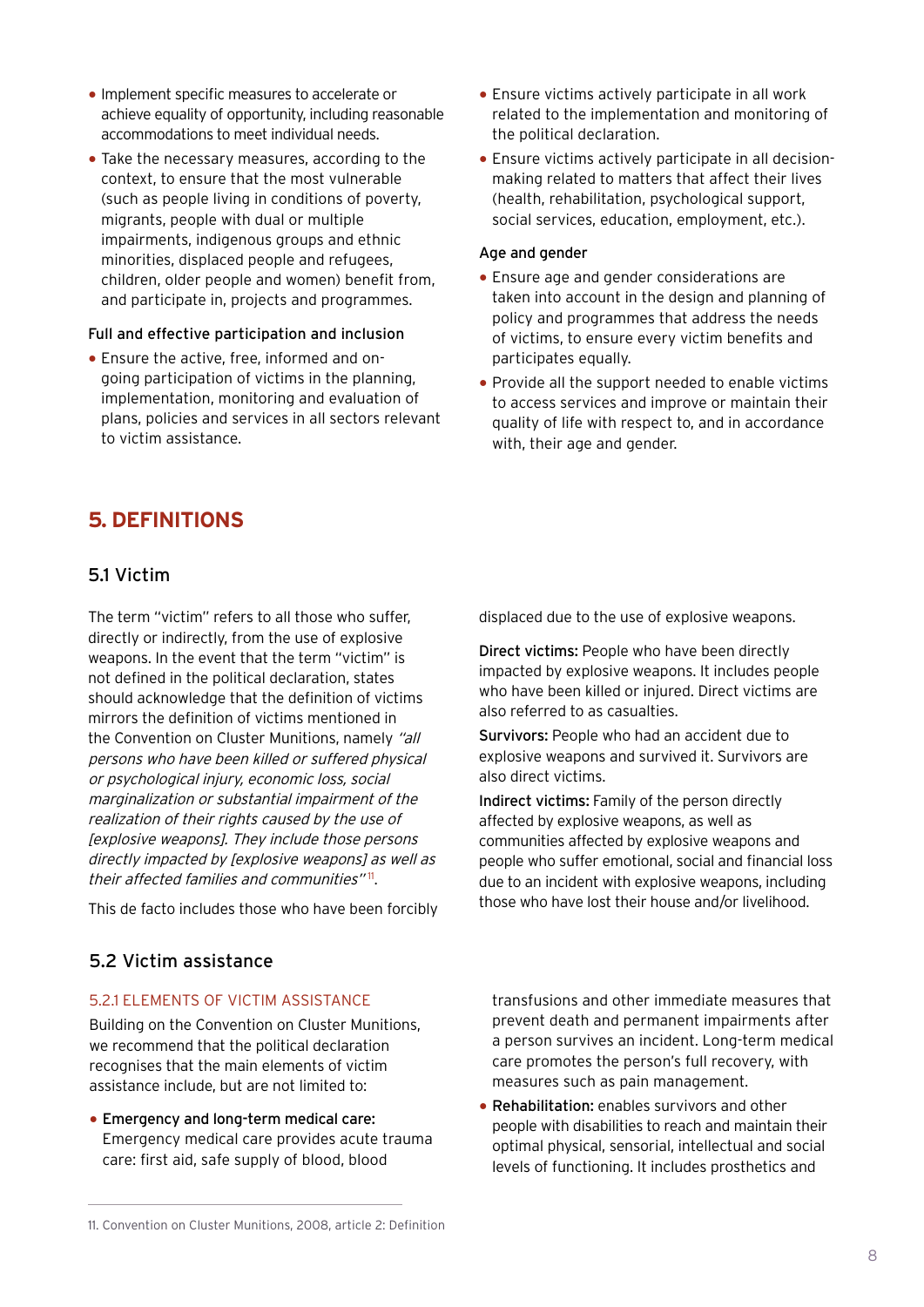orthotics services, assistive devices, physiotherapy, occupational therapy and speech therapy.

- Psychological and psycho-social support: prevents and responds to psychological distress in populations experiencing disabling injuries and traumas, such as an incident with explosive weapons, and prevents and responds to mental disorders, such as post-traumatic stress syndrome. Mental health services are important for those who have survived the shock of a direct incident with explosive weapons, but also for their family, and more generally, affected communities. It includes counselling by mental health professionals, such as psychologists and psychiatrists, and the provision of peer-to-peer support.
- Education: ensures all people are able to learn what they need and want throughout their lives. Inclusive education is a right in and of itself, and a way to facilitate the realisation of other rights (like access to health, employment and political participation). It includes early childhood care and education, primary education, secondary and higher education, non-formal education and lifelong learning.
- Economic inclusion: guarantees all people have enough income to ensure adequate standards of living through employment and social protection. Economic inclusion benefits a single person as well as the collective development of her/his family and community. Most victims and people with disabilities mention economic inclusion as their first priority. It includes self-employment, waged employment, technical and professional skills development, access to financial services, and social protection (social insurance and social assistance).
- Social inclusion: increases a person's self-reliance through gaining insights about him/herself and mobilizing his/her own resources, both internal and external (e.g. family, neighbours, community). Social inclusion is the result of supporting someone to gain direction in her/his life and realise his/her goals, find a place within his/her family, and participate in community life. It includes personalized social support, development of positive relationships and family life by changing negative attitudes on the part of family and community, and improving participation in cultural, sports and leisure activities.
- National legislation and policies: ensure victim assistance is provided in an effective, timely and sustainable manner. The situation of victims of explosive weapons must be taken into account in the development, implementation and enforcement of relevant national legislations and policies (i.e., disability, health, education, etc.).

#### 5.2.2 CROSS-CUTTING ISSUES

- Gender: is an approach aiming at achieving gender equality. This approach recognises that the roles, rights, responsibilities, characteristics and qualities that a specific society associates with being male or female change over time and culture and that the same conditions are experienced differently by women and men.
- Empowerment: is a process through which people build their confidence, capacity and self-esteem to understand and assert their rights, make decisions, speak out and participate in all aspects of community life. The process ensures that people exercise self-determination and enjoy their rights and responsibilities on an equal basis with others.
- Accessibility: is a concept focusing on enabling safe access for all people to services, regardless of age, gender and disability. Accessibility ensures that the physical environment and information can be accessed by everyone, with no physical, communication or attitudinal barriers, with dignity and the highest level of independence.
- Data collection: is the process of gathering and measuring information that enables to evaluate the number, situation and quality of life of victims. Without relevant and precise data, it is impossible to propose effective policy options, establish a baseline to measure progress, mobilise resources and, more generally, plan and implement victim assistance effectively and strategically. Data needs to be disaggregated by gender, age and type of impairment.

#### 5.2.3 ADDITIONAL ELEMENTS TO BE ADDRESSED IN THE COMMITMENT ON VICTIM ASSISTANCE

The "traditional" elements of victim assistance mentioned above do not cover basic needs, such as safety, protection, shelter, food, water, sanitation and hygiene and assistance for rebuilding homes and livelihoods. However, these elements should be taken into account when addressing victim assistance in the context of the use of explosive weapons in populated urban and rural areas. Continuous and cumulative damage to critical public infrastructure, homes and livelihoods are among the main impacts of the use of explosive weapons. It seriously hampers people's ability to meet their basic needs, exposes them to great risk or causes them to flee impacted areas to other urban or rural areas, where explosive remnants of war may also be present.

We therefore urge states to include references to basic needs and assistance for rebuilding homes and livelihoods in the commitment on victim assistance.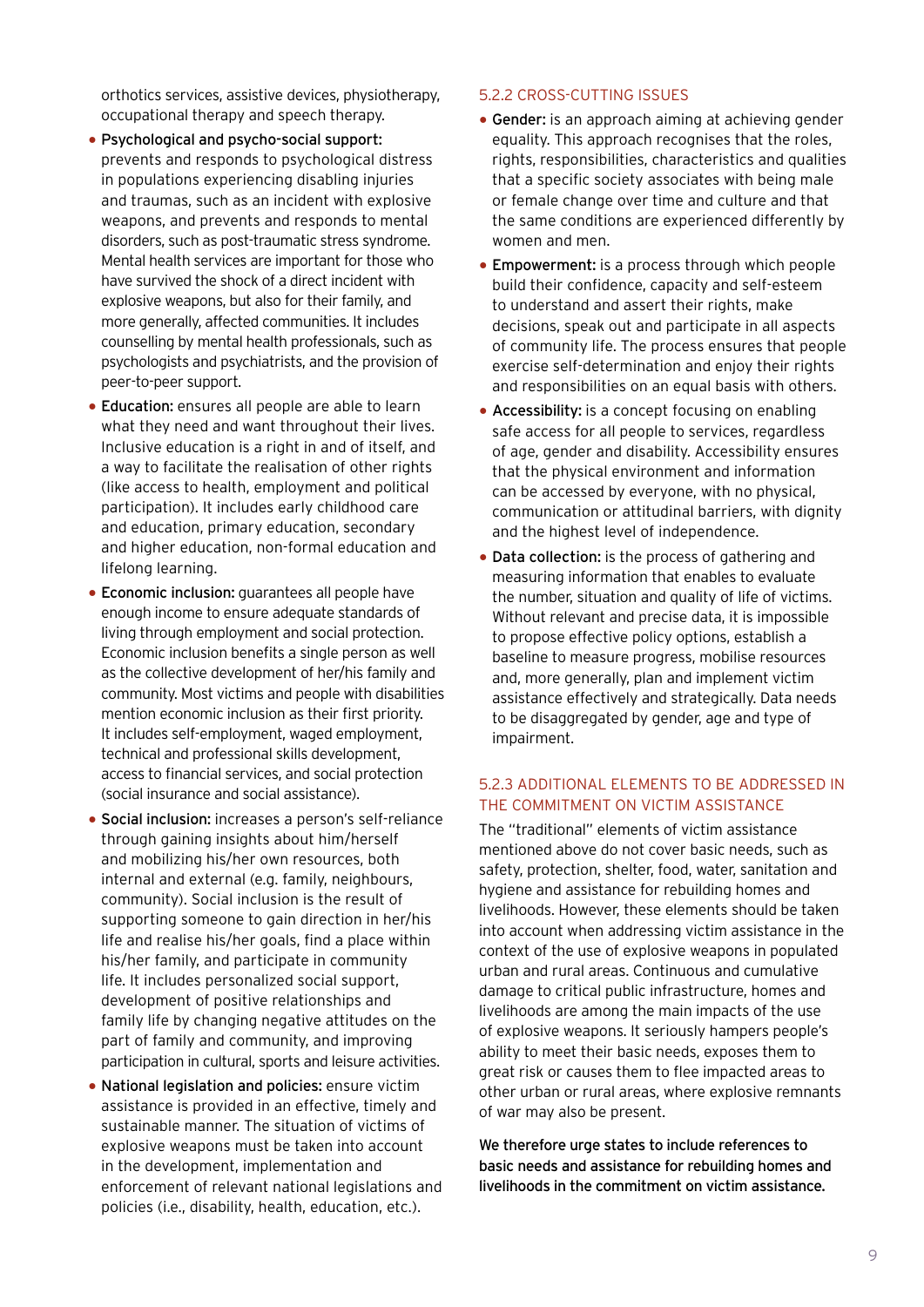# **6. RECOMMENDATIONS ON VICTIM ASSISTANCE**

### 6.1 Commitment on victim assistance

#### 6.1.1 PURPOSE / ASPIRATION

We strongly urge states to mention victim assistance in a stand-alone commitment in order to acknowledge the tremendous impact of the use of explosive weapons on the lives of survivors, the families of those killed or injured and affected communities.

The purpose of the commitment on victim assistance should be to promote, protect and ensure the full and equal realisation of all human rights and fundamental freedoms for all victims of explosive weapons from all impacted areas, and to promote respect for their inherent dignity.

#### 6.1.2 RECOMMENDATIONS ON THE COMMITMENT ON VICTIM ASSISTANCE

We urge states to commit to the following:

Building on the internationally-recognised victim assistance standard set forth in the Convention on Cluster Munitions and emphasising the principle of nondiscrimination, states shall ensure that survivors of explosive weapons, the families of those killed and injured, and affected communities from all impacted areas have:

1) Their basic needs met in a timely manner, including safety, protection, shelter, food, water, hygiene and sanitation.

Due to the extreme vulnerability caused by the use of explosive weapons and the potential damage to vital public infrastructures, it is of utmost importance to ensure that victims' basic needs are met in all settings: this implies ensuring their access to humanitarian aid and to regular essential services once they have been reestablished through reconstruction efforts.

2) Safe and timely access to mainstream, personal support and disability specific services, including emergency and long-term medical care, rehabilitation, psychological and psychosocial support, education, work, employment, social protection and social inclusion.

By safe and timely access we mean that victims should have risk-free access to the services they need as rapidly as possible in order to prevent death and additional injuries and impairment.

The following criteria underpin the concept of "access to services": availability, accessibility, acceptability, affordability, accountability and good technical quality.<sup>12</sup>

Availability: functioning services, where goods and programmes are available in sufficient quantity;

Accessibility: accessibility of the physical environment (including transport and buildings), services within safe physical reach, including in rural areas, and accessibility of health information and communication;

Acceptability: services are culturally appropriate, respectful of medical ethics and different values, needs and interests within communities;

Affordability (economic accessibility): services are affordable for all;

Accountability: services and programmes are designed and implemented to respond to the needs and interests of all the community, including marginalised groups. Services actively consult and involve their users (including people with disabilities and their representative organisations) at all stages;

Good technical quality: with reference to health, services should be "scientifically and medically appropriate", where quality refers to staff competence, drugs, medical equipment, water and sanitation, etc.

By mainstream services we mean general services such as education, vocational training, health

<sup>12.</sup> For more details see: Handicap International, Access to services for persons with disabilities in challenging environments, July 2010, p.8. http://www.hiproweb.org/uploads/tx\_hidrtdocs/AccessToServicesAmman.pdf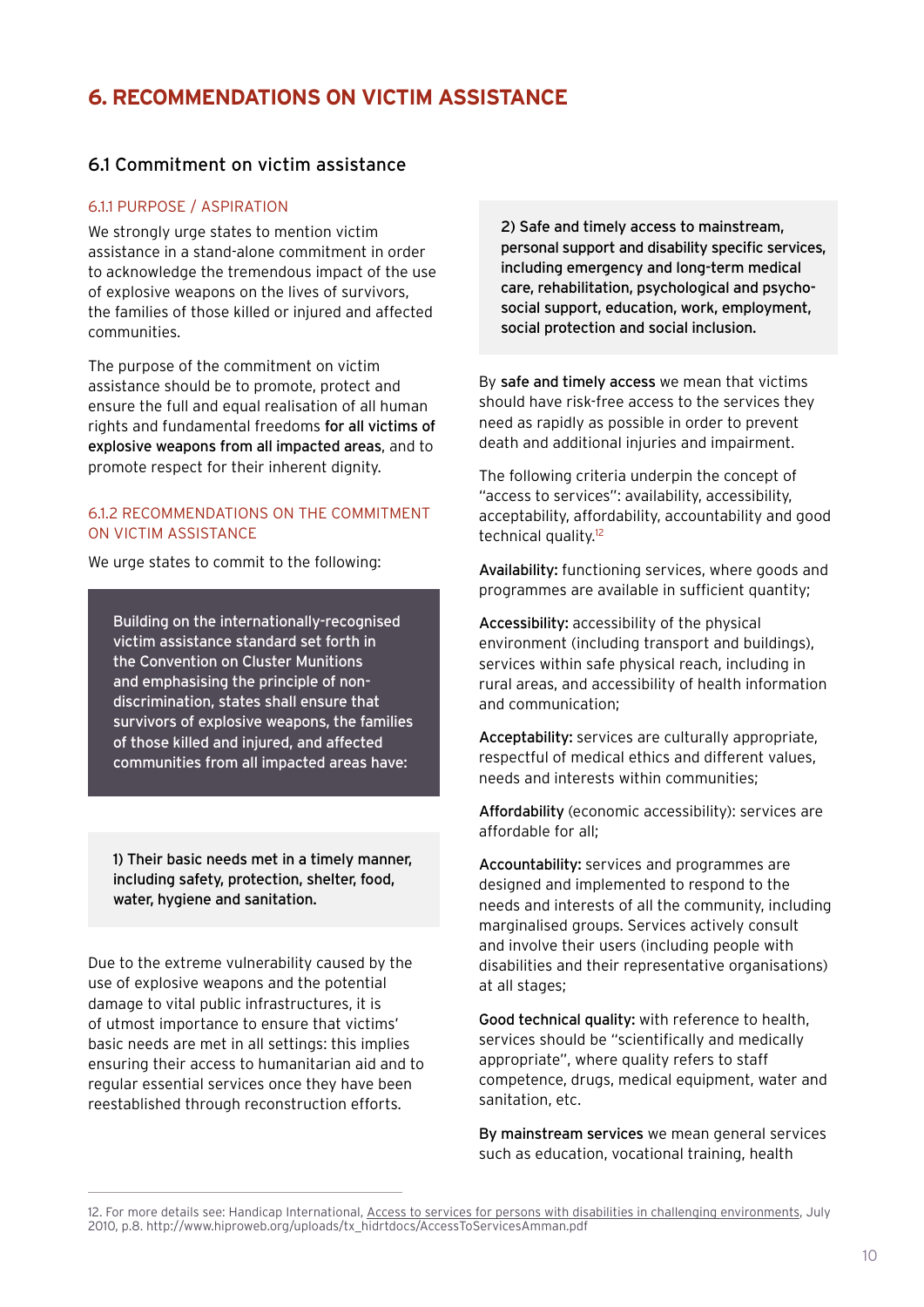care, social assistance, social housing, public transportation, leisure services, etc.

By personal support services we mean services aiming to increase the self-determination and participation in society of people with disabilities, such as personal assistance, assistive devices, sign language interpreters, support teachers, adapted transportation, supported employment, home support, etc.

By disability specific services we mean the services needed to address the more complex needs of people with severe/multiple disabilities, such as specific rehabilitation services, early intervention and individual needs assessment, day care centres, special education, sheltered employment and sheltered community housing, etc. Survivors of explosive weapons, the families of those killed and injured, and affected communities, whether in urban or rural areas, have the right to access mainstream, personal

# **7. ADDITIONAL RECOMMENDATIONS**

Participants in the initiative urge states to also include the following commitments in the political declaration to ensure the needs of victims of explosive weapons are properly addressed and their rights realised.

#### 7.1 COMMITMENT ON RECONSTRUCTION OF PUBLIC INFRASTRUCTURE

Destruction of public infrastructure, such as hospitals, schools, roads, power stations, etc. prevents the provision of effective and timely assistance to victims. Thus, reconstruction of public infrastructure is a crucial requirement in the context of the use explosive weapons in populated urban and rural areas.

We strongly urge states to adopt an additional commitment on the reconstruction of public infrastructure.

#### 7.2 COMMITMENT ON COOPERATION AND ASSISTANCE

Affected countries may face multiple challenges that impede the swift and effective

support and disability-specific services, according to their needs. In addition, these services need to be available in a timely manner so as not to create permanent injuries or impairment and exacerbate vulnerability and further marginalisation.

3) Assistance to compensate for the loss of their homes and/or livelihoods due to explosive weapons.

The loss of homes and livelihoods due to explosive weapons creates vulnerability and poverty and is an important causal factor of displacement.<sup>13</sup> People are forced to live in temporary or insecure shelters, often outside urban areas, and therefore are more vulnerable to physical violence (including sexual violence), disease, etc. Their economic independence is impeded by the loss of livelihood. People have to rely on external support to survive which creates additional vulnerability and marginalisation.

implementation of victim assistance, such as ongoing and protracted conflict, lack of access to affected communities due to area contamination, widespread poverty and lack of sufficient human, technical and financial resources. As such, the goal of cooperation and assistance is to support states that lack sufficient resources to meet their commitments on victim assistance, thus ensuring the rights of victims are enforced and their quality of life is improved.

Cooperation and assistance should provide adequate, long-term and coordinated support for the implementation of victim assistance through technical, financial and material support in the form of earmarked funding or by ensuring development, human rights and humanitarian initiatives count victims of explosive weapons amongst their beneficiaries.

We strongly urge states to mention the provision of support to affected states and stakeholders to ensure the implementation of victim assistance in an effective and efficient manner.

<sup>13.</sup> Right to adequate housing in context of explosive weapons is also underscored in the Shadow report to Committee on Economic, Social and Cultural Rights 58th session on Explosive Weapons and the Right to Health, Education and Adequate Housing: http://wilpf.org/wilpf\_publications/explosive-weapons-and-the-right-to-health-education-and-adequate-housingextraterritorial-obligations-of-france-sweden-and-the-uk-under-cescr/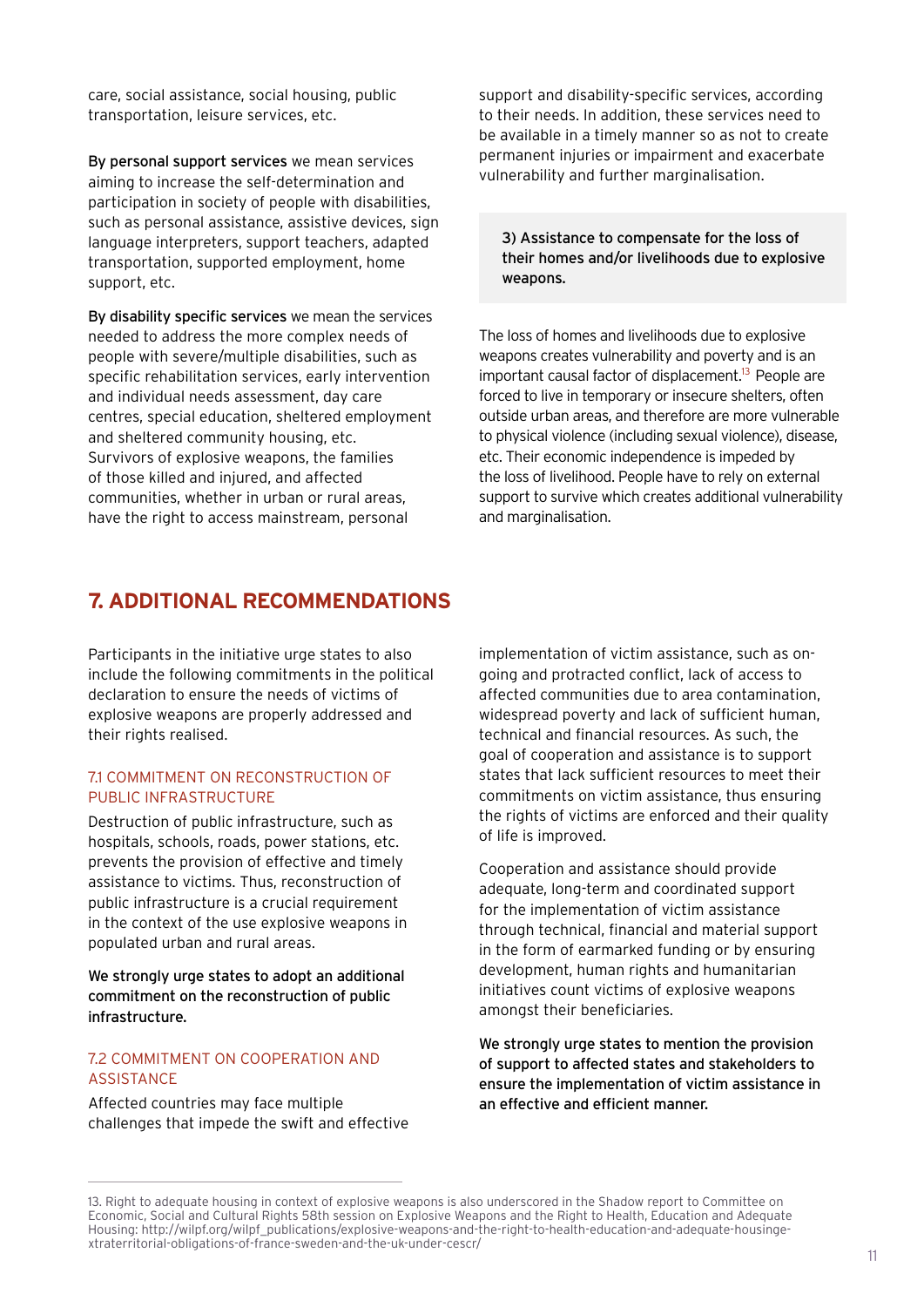#### 7.3 COMMITMENT ON UNIMPEDED ACCESS TO PRINCIPLED INCLUSIVE HUMANITARIAN AID

Most vulnerable people, including people with injuries, with disabilities or chronic disease, women and children, older people and people from ethnic, religious or other minorities. face difficulties accessing humanitarian aid due to personal and environmental factors (non accessible information or infrastructure, discrimination, etc.). They are therefore at higher risk of falling through the cracks of humanitarian aid and thus being denied access to basic services.

We strongly urge states to mention the need for unimpeded access to principled humanitarian

inclusive of all those affected by the use of explosive weapons, including those most at risk of being left behind.

#### 7.4 COMMITMENT ON RISK EDUCATION AND CLEARANCE

Unexploded ordnance prevent the safe resettlement of displaced people and economic recovery. They also prevent or hinder the delivery of humanitarian assistance to affected populations.

We strongly urge states to ensure strong provisions for risk education and mine/ERW clearance in both emergency and post-emergency responses.

# **8. TESTIMONY**

Abdallah, 11, Marj – Beqaa Valley (Lebanon), January 2016



# **"**I'd like to go out and see my brothers again**"**

Abdallah, 11, was injured in a bombing raid in Syria. He is now paraplegic and lives with his mother, brothers and sisters in a shelter for refugees in Lebanon. Since he arrived in the Beqaa Valley in September 2015, Handicap International's team has been helping him to gradually recover and adapt to his new situation.

"It was Eid. We were out with my son doing some shopping to prepare for the celebrations," explains Farida, Abdallah's mother.

"He was always very helpful and insisted on coming with me. When we reached the main street in the souk, everything happened so quickly. We caught sight of the airplanes and then the bombing started. A lot of people around us died. When I lifted my head, Abdallah was on the ground and he looked terrified. At first, I thought he had thrown himself down because he was frightened by what was going on. But then I realised he had been hit. We took him to the nearest hospital for treatment but he had to wait ten or so hours for an operation. The following day they told me my son would never walk again."

Cynthia, Handicap International's physiotherapist, begins the session with Abdallah in the family's bedroom. She decides to start with a few stretching exercises for his arms and legs. Abdullah seems unwilling and worried at first: he is still in a lot of pain, both physical and psychological. But little by little, Cynthia manages to gain his trust. He relaxes and even manages a smile when the physiotherapist does a high five.

As she continues Abdallah's therapy, Cynthia explains his situation: "We have been working with Abdallah since he arrived in Lebanon. His family lived in various places in the Beqaa valley before moving to this shelter for refugees (run by another NGO) in March. Here, Abdallah's mother doesn't have to pay rent, which she can't afford because she's on her own with five children. The only problem is that the family lives in the only available room which is on the fourth floor." So for the moment, Abdallah cannot go outside. "I'd like to go out and see my brothers again," he says wistfully.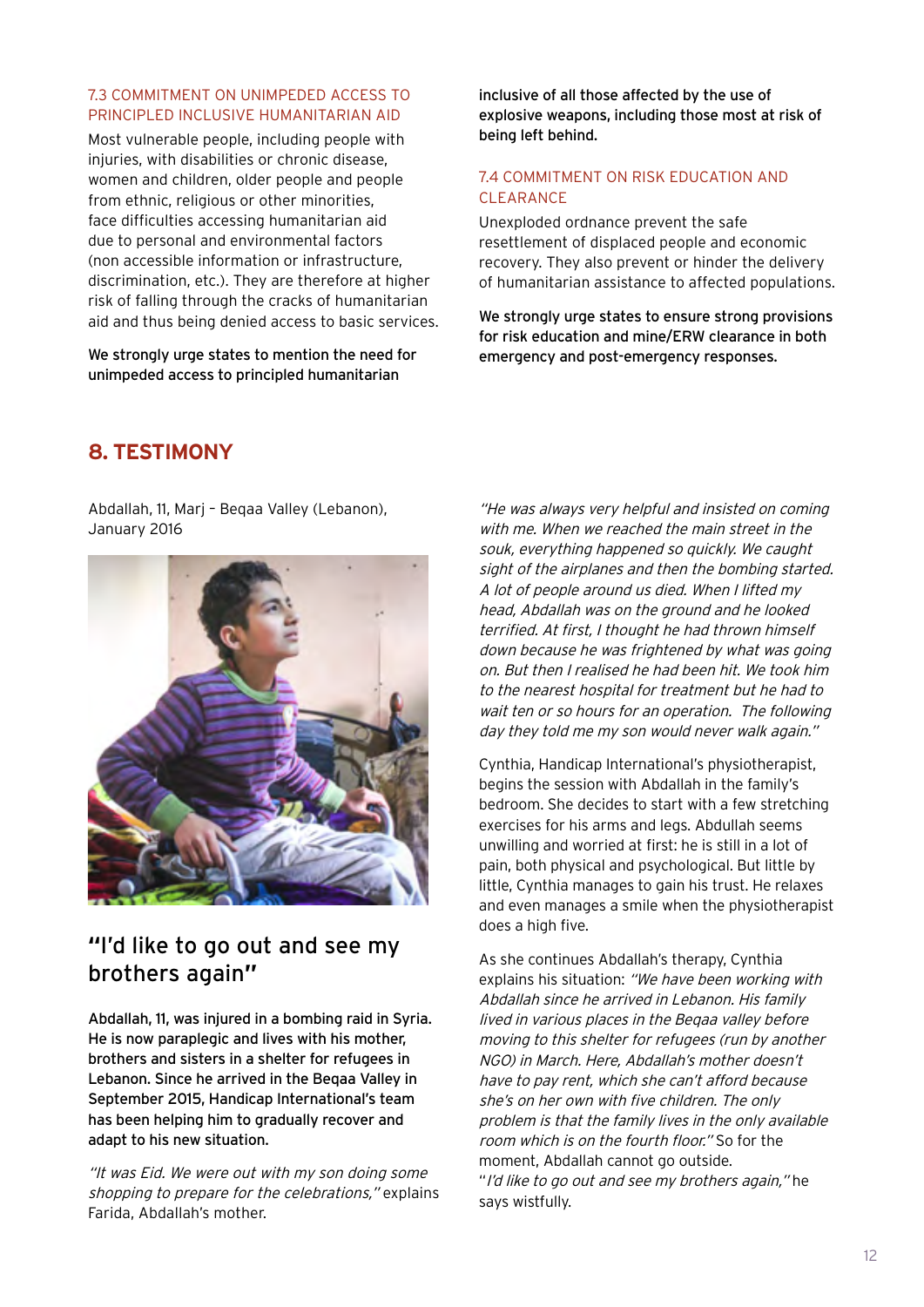Two of Abdallah's older brothers have stayed behind in Syria, along with his father. Farida has not had heard from her husband in months, but she is comforted by calls from her sons with whom she has managed to keep in touch. "We call each other a lot. They tell me there's not enough food and they are still being bombed. They tell me that people are dying every day and that we were right to leave."

The session continues and Cynthia gets Abdallah to do some exercises to help develop the muscles in his arms. Handicap International has given Abdallah a wheelchair so he can get around. He used to be very active and his favourite pastime was horse-riding. "We had a horse in our farm in Syria," he tells the organisation's staff. "But he's dead now. The neighbours ate him because they were hungry. Our house has also been flattened by bombs."

Farida listens carefully to her son and shares her concerns: "Our situation is so different now, but I want to do everything I can to make sure he has a bright future. I want my children to go to school at the start of the next school year." For the moment, Abdullah spends his days indoors playing cards and other games with his brothers and sisters. He looks at his mother and adds: "I'm looking forward to going back to school too..."



"A few months ago, Abdallah didn't want to even think about school," says Cynthia. "I'm glad to hear that he's looking forward to going back. That means he's made progress." Abdullah smiles, does another high-five and his thirteenth physiotherapy session comes to an end.

Abdallah will continue to receive physiotherapy sessions from Handicap International's staff which will help him become more self-reliant. He will also start psychosocial sessions soon so that he can learn to accept his situation and this new stage in his life in Lebanon.



Abdallah and Cynthia during a physiotherapy session ©Elisa Fourt/Handicap International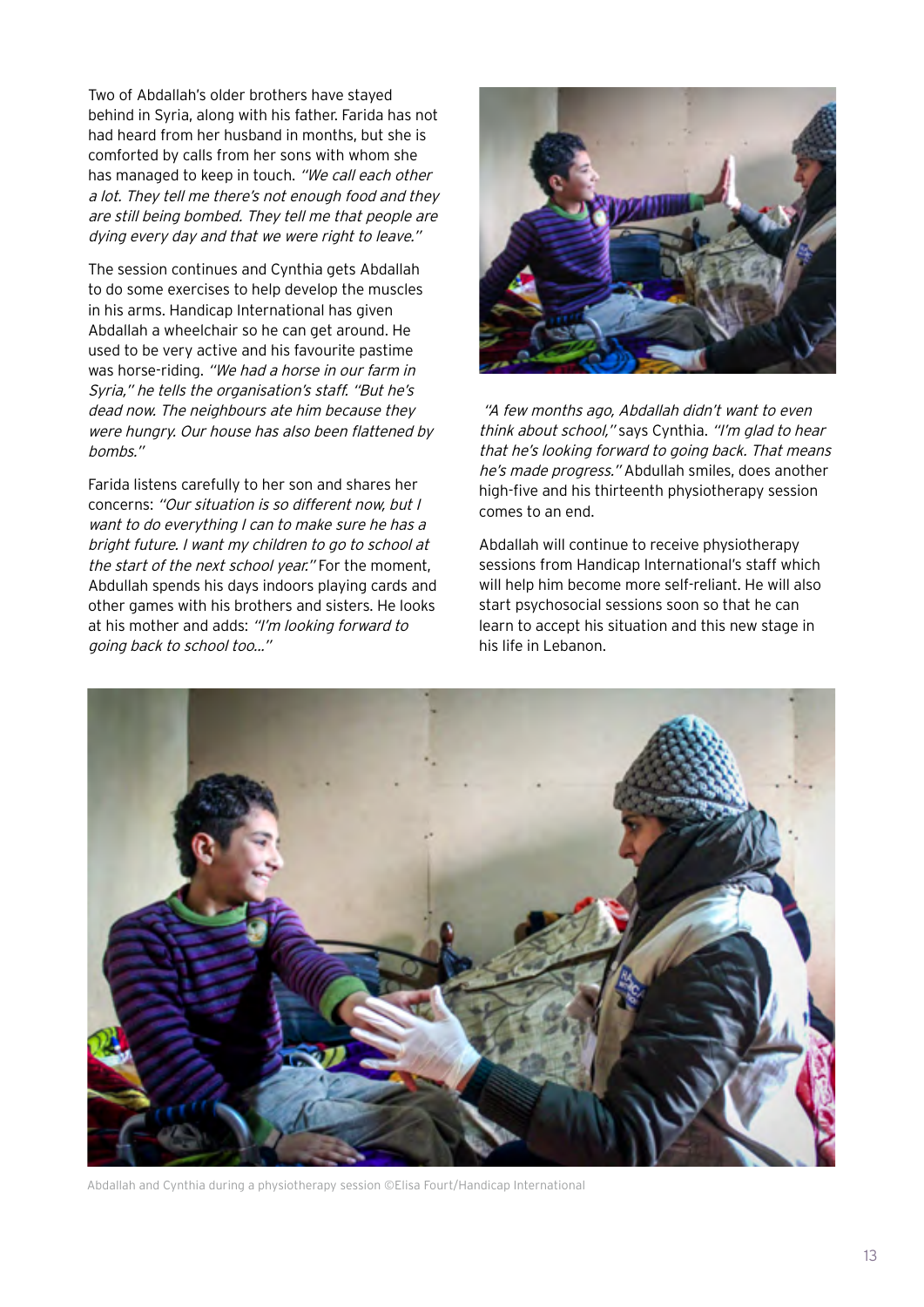# **9. ANNEX: SUMMARY OF THE ONLINE CONTRIBUTIONS**

### Main needs identified among victims

The participants in the online platform identified the following needs among victims of explosive weapons in populated areas:

- Primary and long-term health care
- Rehabilitation: Including assistive mobility devices.
- Income and livelihoods: In most developing countries caught up in conflict, there are no or very limited first aid response and social protection mechanisms in place. Therefore, family members are usually those who provide support to direct victims. This can cause long-term financial challenges, on top of the psychological trauma already suffered by family members.
- Education
- Social participation: Victims need to be included in all decisions, projects and plans concerning them.
- Psychological support: Peer support, mainly in areas where mental health services have not yet been developed or have broken down.
- Physical accessibility
- Access to humanitarian relief: Ensuring respect for humanitarian aid workers assisting victims.
- Basic safety during conflict: Helping people have access to bomb shelters, better protection from shelling, etc.
- Mine Action: Delivering much-needed humanitarian aid to affected populations is increasingly dangerous, most of it being distributed by roads that run through highlycontaminated areas. People live with the constant threat of being injured or killed by ERW when returning home, trying to clear rubble and debris, burning waste, farming, etc. Humanitarian mine action is therefore a prerequisite for delivering humanitarian aid.
- Reconstruction of private and public infrastructures
- Adequate shelter
- Food
- Water, Sanitation and Hygiene
- Protection of women and children from abuse: Meeting the specific needs of children and women, either as survivors or as partners who have lost their breadwinners.

### Main barriers to accessing services for victims

The fulfilment of the above-mentioned needs and the realisation of related rights are impeded by numerous obstacles that restrict or prevent access to services. Below are the main obstacles faced by victims of explosive weapons in their attempts to access necessary services, as identified by the participants in the online discussion:

#### Related to availability:

- Services have been destroyed/damaged
- No first aid available to assist victims during and after an attack
- Key services are lacking
- No information on the availability of services (when they exist)

#### Related to affordability:

• Lack of money/cash to obtain services and go to service providers

#### Related to accessibility:

- Lack of transport to cover the distance between the victim and the service
- Fighting in the area prevents civilians from accessing services
- Check point/military activity prevent access to services
- Facilities are not physically accessible for survivors with impairments
- Cultural barriers, restriction of movement for women, for example